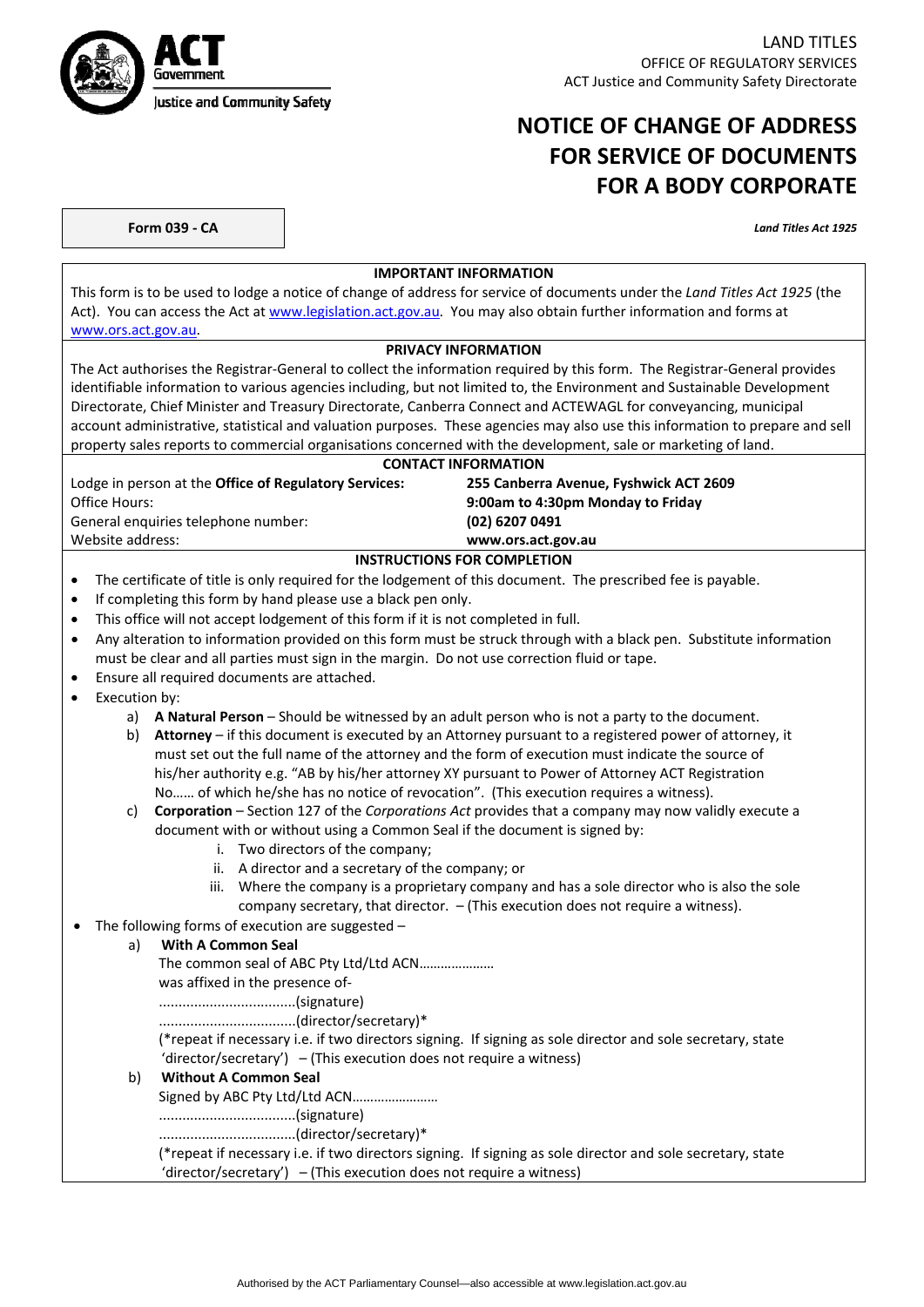

LAND TITLES OFFICE OF REGULATORY SERVICES ACT Justice and Community Safety Directorate

# **NOTICE OF CHANGE OF ADDRESS FOR SERVICE OF DOCUMENTS FOR A BODY CORPORATE**

**Form 039 ‐ CA** *Land Titles Act 1925*

| <b>LODGING PARTY DETAILS</b>  |                       |                                 |  |  |
|-------------------------------|-----------------------|---------------------------------|--|--|
| Name                          | <b>Postal Address</b> | <b>Contact Telephone Number</b> |  |  |
|                               |                       |                                 |  |  |
| <b>TITLE AND LAND DETAILS</b> |                       |                                 |  |  |

| <b>Volume &amp; Folio</b> | <b>District/Division</b> | <b>Section</b> | <b>Block</b> | UNITS PLAN NUMBER |
|---------------------------|--------------------------|----------------|--------------|-------------------|
|                           |                          |                |              |                   |

**FULL NAME OF BODY CORPORATE** (as it appears on the Common Property Certificate of Title)

| <b>PREVIOUS ADDRESS</b> | <b>NEW ADDRESS</b> |
|-------------------------|--------------------|
|                         |                    |
|                         |                    |

| <b>EXECUTION BY OWNERS CORPORATION USING A COMMON SEAL</b> (The Common Seal was affixed in the presence of) |                           |  |  |
|-------------------------------------------------------------------------------------------------------------|---------------------------|--|--|
| Signature                                                                                                   | Signature                 |  |  |
| Full Name (Block Letters)                                                                                   | Full Name (Block Letters) |  |  |
| Address                                                                                                     | Address                   |  |  |
| Office Held                                                                                                 | Office Held               |  |  |

Approved form AF 2014 – 14 approved by Jon Quiggin, Deputy Registrar-General on 26/03/2014 under section 140 of the *Land Titles Act 1925* (approved forms)

This form revokes AF2012-41

Authorised by the ACT Parliamentary Counsel—also accessible at www.legislation.act.gov.au